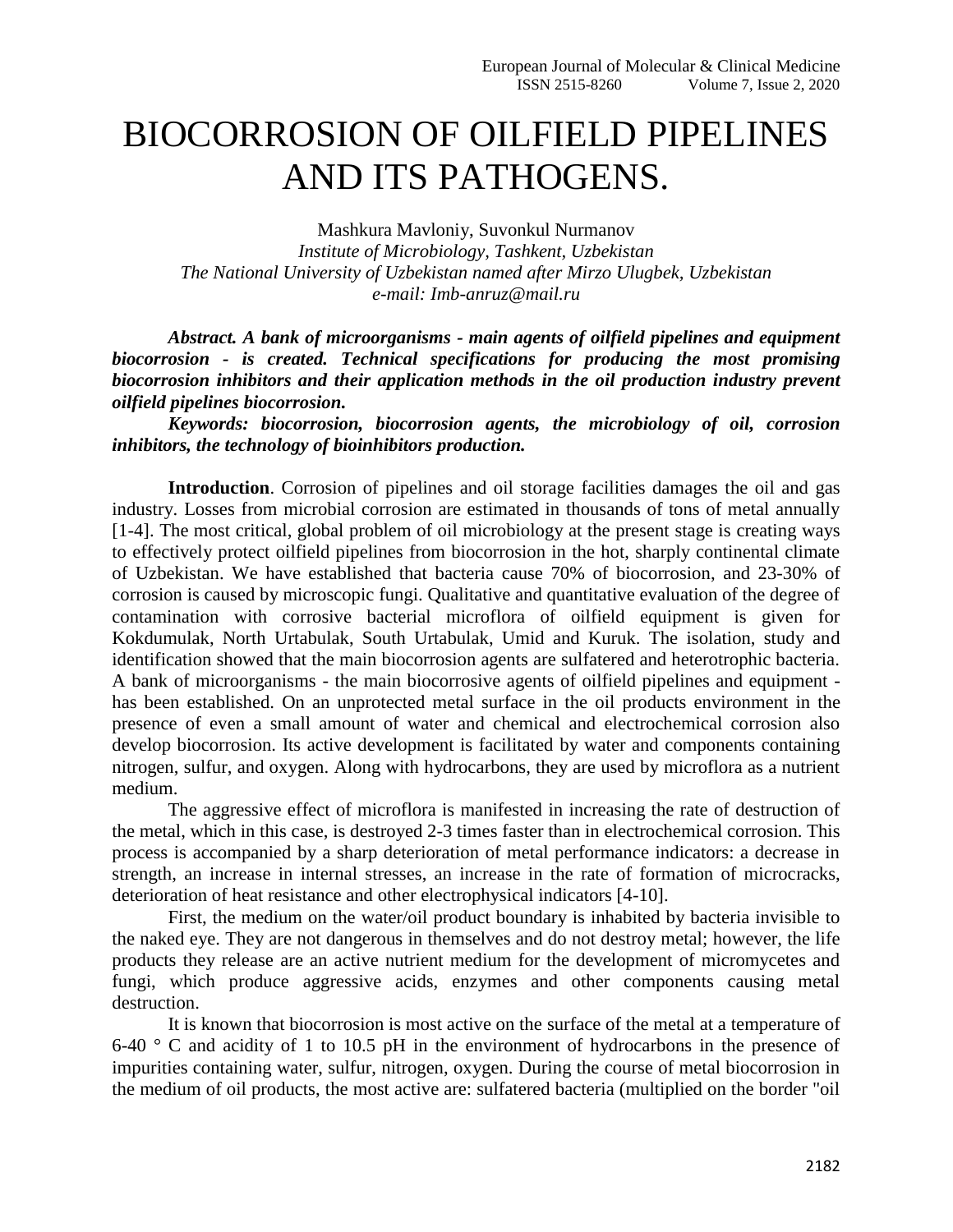product/water"), actinomycetes (multiplied in the oil products themselves, using hydrocarbons as a nutrient medium), fungi (multiplied on the surface of the metal in the medium of oil products and form visible mold and persistent bioimulsions that can clog the filter cleaning and cause accidents).

An effective way to combat internal corrosion of means of transport and ensure the safety of both the containers themselves and the quality of light oil products in them is the corrosion protection of the inner metal surfaces of tanks.

For the first time, it has been established that the main agents of aerobic corrosion of oilfield pipelines in the Kokdumulak, Northern Urtabulak, Southern Urtabulak and Kruk oil fields are iron bacteria of anaerobic corrosion-sulphatereducing bacteria referred to the genera Desulfovibrio and Desulfotmaculum: Pseudomonas stutzeri, Pseudomonas putida, Pseudomonas turcosa, Ps. Aeroginoza, Arthrobacter chroococcum, Micrococcus album, Micrococcus sulfurous, Desulfovibrio Vulgaris, Desulfovibrio sp.., Acinetobacter sp., Rhodococcus eruthropolis, Rhodococcus luteus, Rhodococcus terrae and Basillus sp. [10-13].

Technology has been developed to produce new generation biocorrosion inhibitors (biocides) based on acetylene compounds produced on an industrial scale in Navoiazot JSC. Bactericidal and bacteriostatic activity of hexine-3-diola-2.5 and 1-phenyl-3-methylbutin-1-ola-3 anticorrosive preparations for sulfate bacteria has been determined as a result of a study of their action on life activity [14-16].

The structure, physico-chemical and quantum-chemical characteristics of synthesized preparations were determined, and mathematical modeling of the process of their preparation was given.

Technical specifications for producing the most promising biocorrosion inhibitors and their application methods in the oil industry to prevent oilfield pipelines biocorrosion have been developed.

As a result of studying the effect of inhibitors on the vital activity of bacteria - the main agents of oilfield pipelines biocorrosion - their "bacteriostatic" and "bactericidal" activity in minimum concentrations were established [14-18].

Preliminary studies have shown the effectiveness and good use of synthesized compounds as antimicrobial preparations. The preparation completely destroyed bacteria of Rhodococcus and Pseudomonas genera, causing biocorrosion of metal surfaces of the equipment. The researches have shown efficiency and prospects of use of the selected preparations as antimicrobial inhibitors of biocorrosion: 1-phenyl-3-methylbutin-ola-3 and 1-phenyl-3 methylpentin-1-ola-3, which in concentrations of 50 and 100 mg/l destroyed bacteria of genus Pseudomonas turcosa, Desulfovibrio, Rhodococcus, Arthrobacter and others, causing corrosion of metal surfaces of oilfield equipment and pipelines.

In our opinion, microzonal settling of oil pipelines and equipment surfaces with alkanotrophic bacteria leads to significant pH change and destruction of metal pipelines surface layer. Especially aggressive in this direction are aerobic alkanotrophic bacteria.

Many years of observations have shown that the most significant factor causing intensive corrosion of the metal surface of pipelines is the growing content of ground water in the products of wells (oil from wells  $147$ , 86, 103, and others went under high pressure together with ground water).

The study of sulfatered bacteria activity of these anticorrosive agents determined their bactericidal and bacteriostatic activity.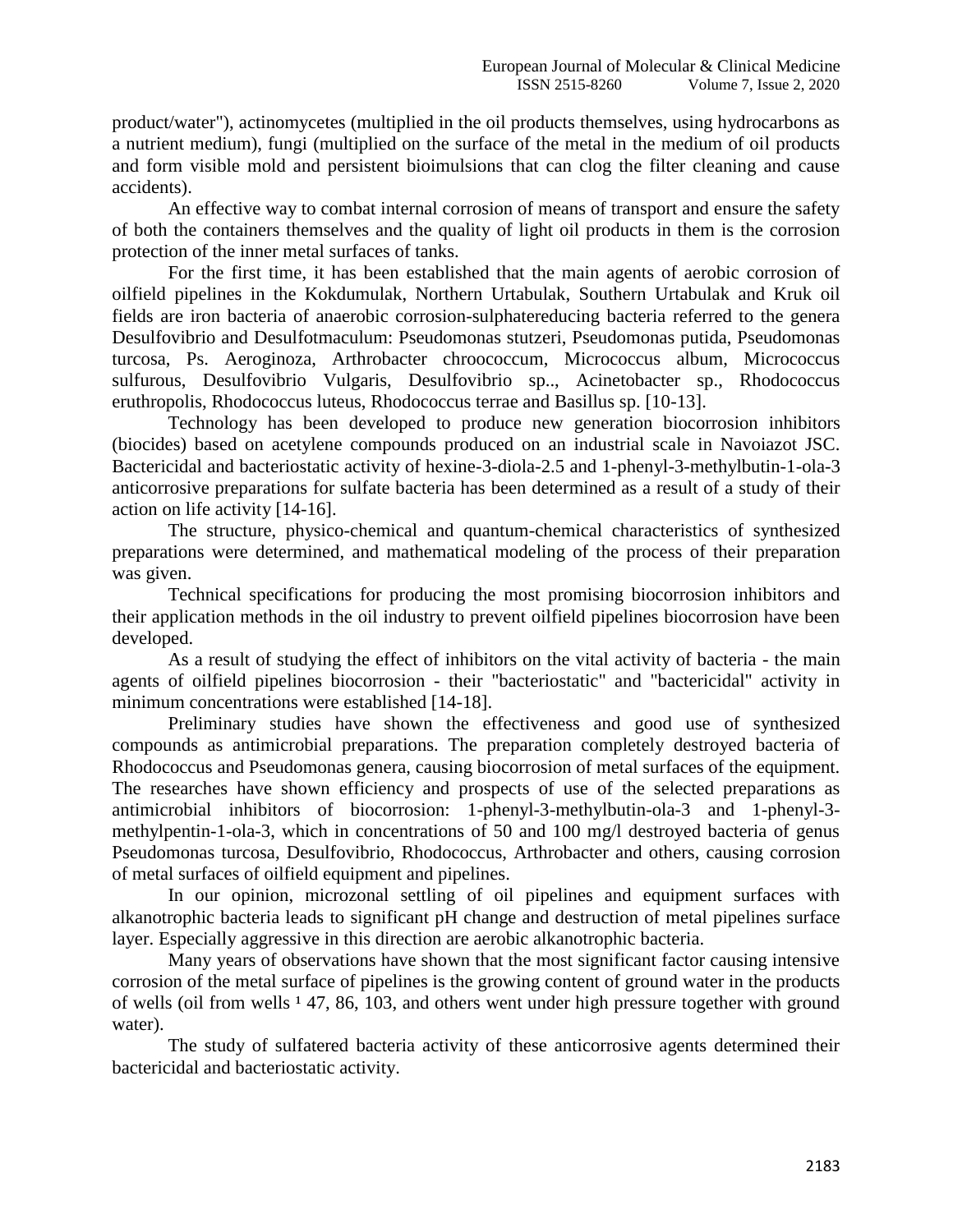Thus, a new generation of biocides, two of which, namely, were synthesized for the first time: 1-phenyl-3-methylbutin-1-ol-3 and 1-phenyl-3-methylpentin-1-ol-3 proved to be the most effective and promising biocides in the fight against microbial corrosion.

The following conclusions can be drawn from the results of the studies:

1) The cause of biocorrosion in oilfield pipelines of Uzbekneftegaz enterprises was studied for the first time;

2) The taxa of bacteria of different physiological groups at the five families, eight births and sixteen species were described. The replenishment of microbial collections with cultures that use oil hydrocarbons as the only source of carbon is essential for the development of new biotechnologies;

3) among synthesized new generation inhibitors based on acetylene compounds hexine-3 diol-2.5 and 1-phenyl-3-methylbutin-1-ol-3 proved to be effective and promising in combating bacterial corrosion of oilfield equipment and oil storage facilities;

4) quantum-chemical and molecular-dynamic calculations of aromatic acetylene alcohols and their vinyl esters were performed, mathematical modeling of vinyling was studied;

5) pilot batches of 1-phenyl-3-methylbutin-1-ola-3 and its vinyl ether were developed at pilot plant of Navoiazot JSC;

6) technological regulations for production of 1-phenyl-3-methylbutin-1-ola-3 have been developed.

## **Reference**

- [1] Egorov N.S. Workshop on microbiology. №9, 1986.
- [2] 2.V.D.Ilyichev, B.V.Bocharov, A.A.Anisimov et al. Bioenvironments. -M. "Higher School", 1987.
- [3] Blagnik R., Zanova V. Microbiological Corrosion. Moscow: Chemistry, 1965.
- [4] Mavloniy, M.E. Bacteria Causing Corrosion in Oilfield Pipelines. DAN RUz, 2011, No. 1.
- [5] Mavloniy M.E., Nurmanov S.E. Development of Technology for Production of Biocorrosion Inhibitors for Oilfield Pipelines. 14th International Conference Oil and Gas. May 12-13, 2010. -pp. 140-142.
- [6] Dolwing J.E., Guezennee J. Manuel of Environmentae Microblogy/ Ed. Hurst C.J. Washington ASM, Press, 1997. pp.842-855.
- [7] Latypov O.R. Increase of Safety Operation of Oil Production Objects Subject to SVB.Ufa, 2007.
- [8] Andriuk E.I., Bilai V.I., Kovalev E.Z., Kozlova I.A. Microbial corrosion and its pathogens (Otv. ed. V.V.Smirnov) . -Kiev: Naukova Dumka, 1980. -p.287.
- [9] Tolkacheva L.N., Kisly V.P., Taitz S.Z., Semenov V.V. Hydration of Tertiary Acetylene Alcohols. Jurn.org.chem. 2002, v.38. et.2, pp.170-173.
- [10] Umrzokov A.T., Mukhiddinov B.F., Vapoyev H.M., Nurmonov S.E., and Umarova Z.R. Hetrogeneous-catalytic synthesis 3, 6-dimethylotine-4-diol-3,6. International Journal of Advanced Research in Science, Engineering and Technology. 2018, Vol.5, Issue 5.
- [11] Bondar E.S., Tkachenko S.V., Demchenko A.M. Corrosive behavior of copper and chrome steel in an environment with bacterial sulfate reduction. Resursi Naukova periodika.2011. №51. p.18.